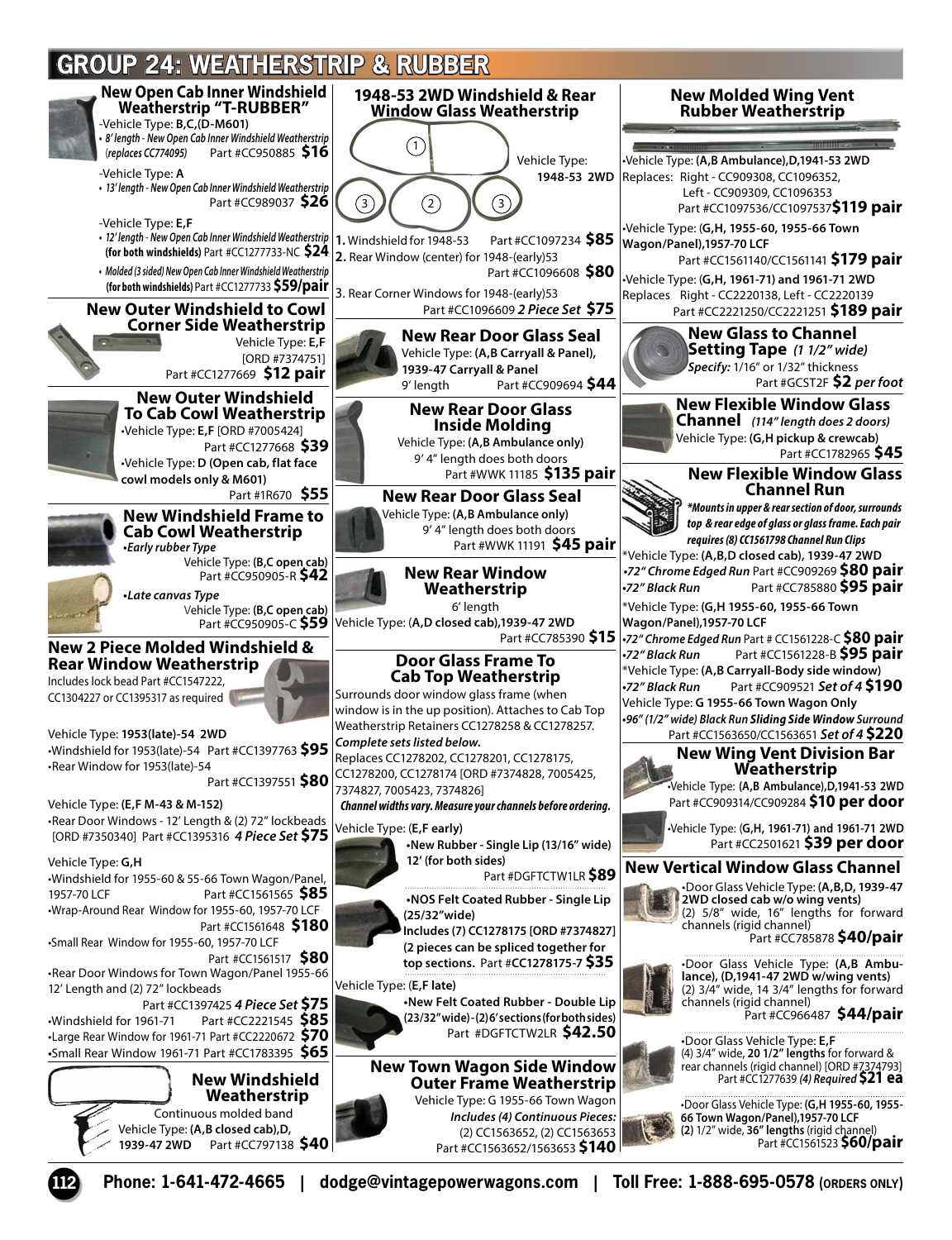## **GROUP 24: WEATHERSTRIP & RUBBER**

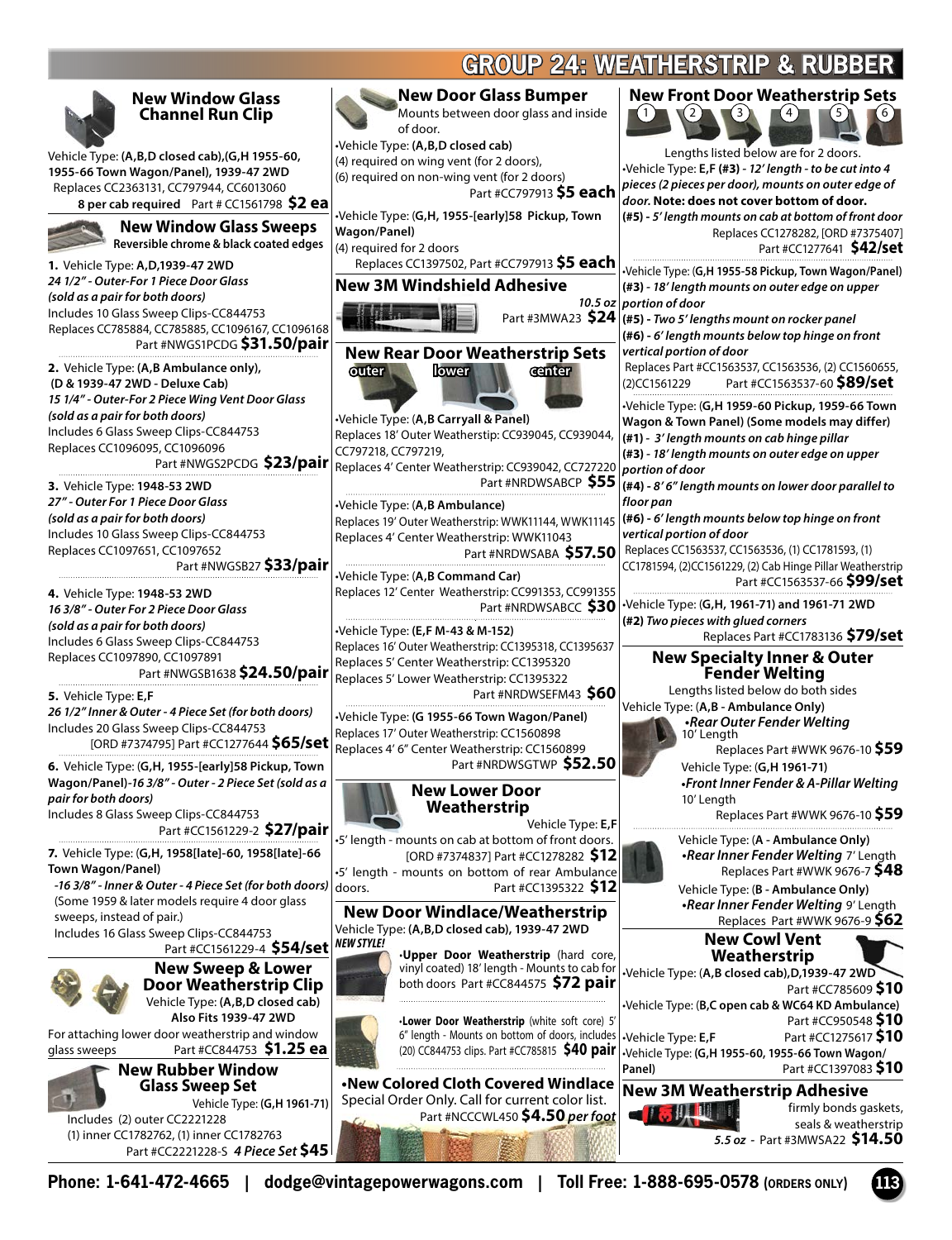## **GROUP 24: WEATHERSTRIP & RUBBER**